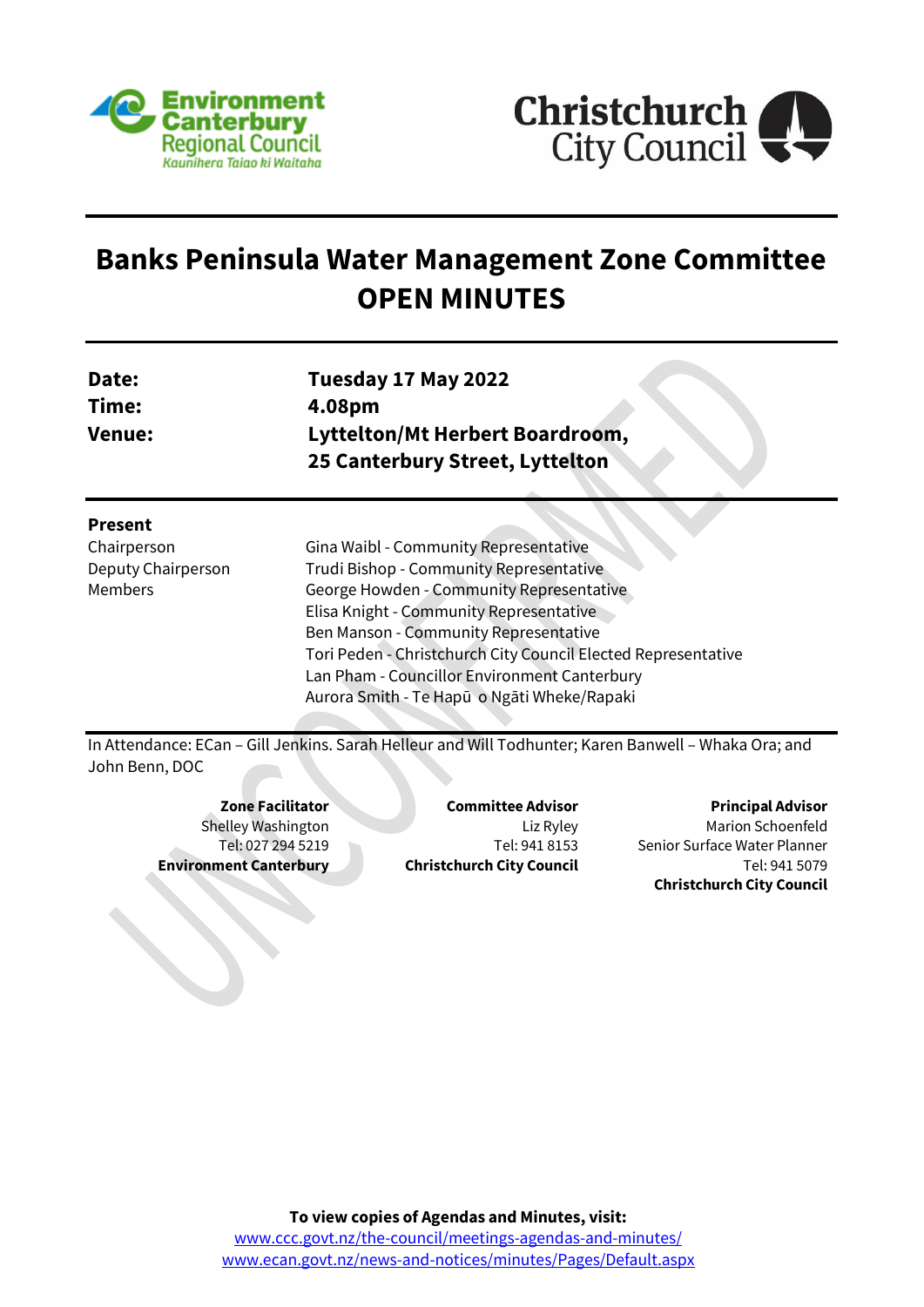



The meeting was opened with a Karakia Tīmatanga.

The agenda was dealt with in the following order.

## **1. Apologies**

## **Committee Resolved BPZC/2022/00006**

That the apologies received from Erana Riddell, Rik Tainui and Deputy Mayor Andrew Turner, be accepted.

Gina Waibl/Trudi Bishop **Carried**

## **2. Declarations of Interest**

There were no declarations of interest recorded.

## **3. Updates from Banks Peninsula Zone Committee Members**

Members highlighted events/meetings/issues relevant to the Zone Committee, including information on:

- planting at Le Bons Bay
- fencing of stock out of waterways at Pigeon Bay
- meetings regarding the consolidation of the Committee's Action Plan
- applications open to the end of May 2022 for the Zone Committee refresh process
- placing the stream care leaflets (referred to in Item 10 Facilitator's Update) onto the Zone Committee's page on ECan's website (link: [https://www.ecan.govt.nz/your-region/your](https://www.ecan.govt.nz/your-region/your-environment/water/whats-happening-in-my-water-zone/)[environment/water/whats-happening-in-my-water-zone/\)](https://www.ecan.govt.nz/your-region/your-environment/water/whats-happening-in-my-water-zone/)
- article about challenges faced on the Manuherekia River, Central Otago (link: [https://interactives.stuff.co.nz/2022/03/manuherekia-river-more-or-less/\)](https://interactives.stuff.co.nz/2022/03/manuherekia-river-more-or-less/)
- thanks to ECan staff for organising a hui about wastewater issues at Birdlings Flat.

## **9. Presentations to the Banks Peninsula Zone Committee**

### **1.1 Helen Tullett – Carbon Coach, Project Lyttelton**

Helen presented to the Committee about her role as a Carbon Coach for Project Lyttelton. The role is supported by the Christchurch City Council via a grant from the Sustainability Fund that was set up last year to assist community action on climate change. The role helps households, community groups and businesses in Lyttelton to reduce their carbon footprint.

This initiative by Project Lyttelton is a first of its kind in New Zealand. It is a one-year pilot programme. Helen advised she will work with households and hold workshops and events in conjunction with other organisations.

Helen looks at energy, food, transport, water and waste to help people understand how to measure and reduce usage across these areas.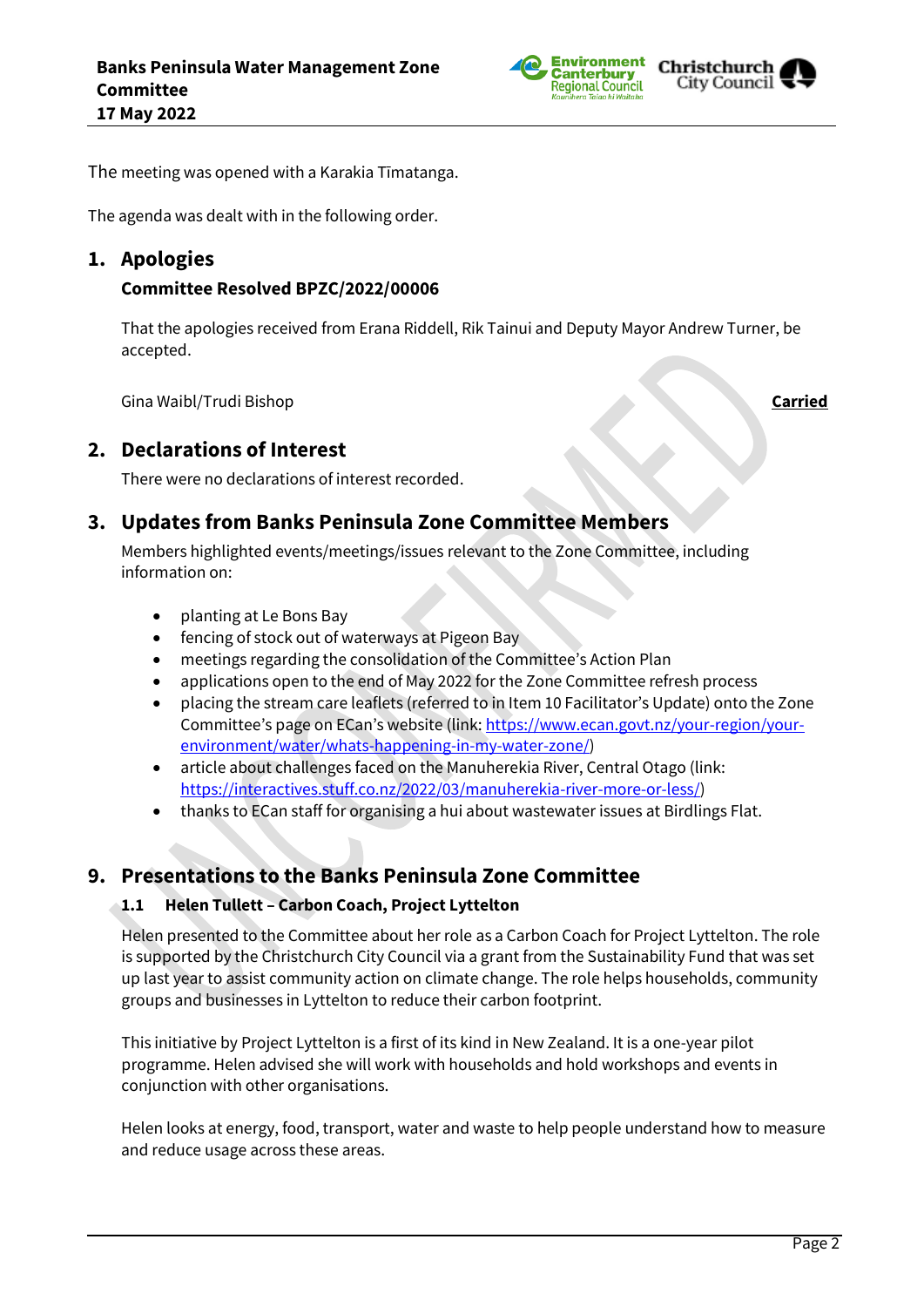### **Banks Peninsula Water Management Zone Committee 17 May 2022**



Helen is available to contact at [communitycarboncoach@lyttelton.net.nz](mailto:communitycarboncoach@lyttelton.net.nz) for further information, or by visiting the Lyttelton Community Carbon Coach Facebook page <https://www.projectlyttelton.org/communitycarbonproject>

It was noted this initial role is a pilot, with the potential to be replicated across other areas. Discussion was held about Project Lyttelton working with ECan regarding bus transport to and from Lyttelton for residents.

The meeting heard the Deputation at this time relating to Item 6 about forestry harvesting, then returned to the presentation from Professor Sally Gaw

### **1.2 Professor Sally Gaw – Microplastics in Water**

Professor Sally Gaw, Director of Environmental Science at the University of Canterbury, provided a presentation, titled Microplastics and Stormwater. The detail she covered is available in the Minutes Attachments. It included information about how much plastic is produced, its environmental and health impacts, international evidence, and current projects such as Kaiwharawhara Stream (Wellington) with NIWA and ESR.

Discussion followed the presentation and Sally responded to questions from members. Topics covered were about plastic reduction and disposal, street clean-ups, good housekeeping around building sites, and the effects of microplastics on mahinga kai.

The Committee will consider being able to provide information about microplastics and effects on mahinga kai with the stormwater trailer.

See the Minutes Attachments for meeting presentations.

## **Committee Resolved BPZC/2022/00007**

That the Banks Peninsula Water Management Zone Committee:

- $1.$ Receive the information in the presentations from:
	- a. Helen Tullett, Carbon Coach, Project Lyttelton; and
	- b. Sally Gaw, Director of Environmental Science, School of Physical & Chemical Sciences, University of Canterbury.

### Trudi Bishop/Elisa Knight **Carried Attachments**

- A Community Carbon Coach Helen Tullett ⇒
- B Microplastics & Stormwater Sally Gaw  $\Rightarrow$

## **6. Deputations by Appointment**

**6.1 Charteris Bay Residents' Inc Society**

David Wensley and Ian Lloyd spoke on behalf of the Charteris Bay Residents' Incorporated Society regarding the Society's concerns about forest harvesting on Moepuku Peninsula, Whakaraupō/Lyttelton.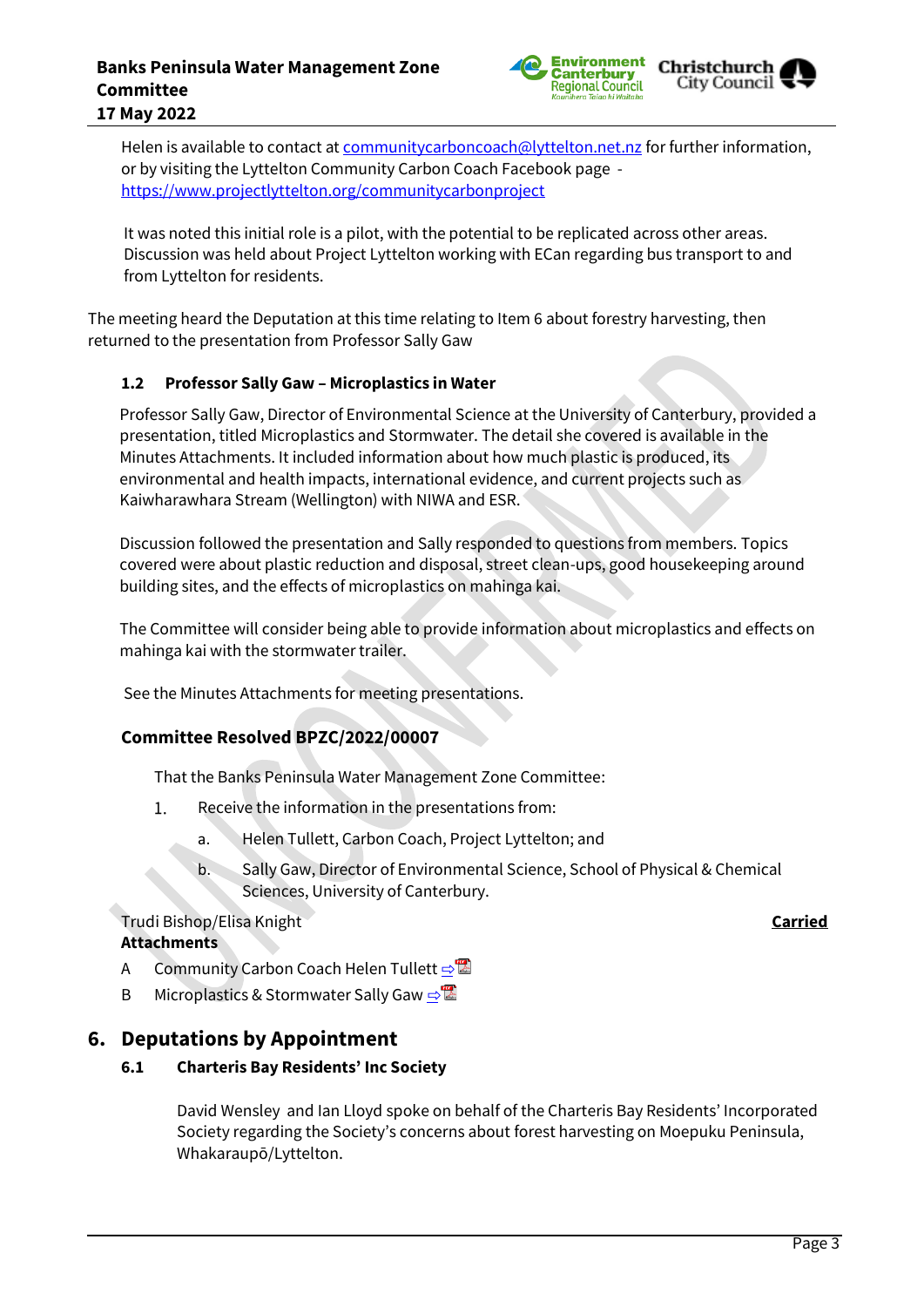

David outlined information about the features of the area, harvest challenges with the trees being right down to the coast edge and high erosion risk soils, and his view of the positions of both ECan and Charteris Bay residents about this. Ensuring best practice is implemented and an operation plan is checked and is relevant to the area, are important elements.

Residents want to ensure that significant damage is not caused in Lyttelton Harbour, similar to that caused to Louden Farm in a previous flooding event. David queried how the Moepuku Peninsula harvest fits with the Whaka-Ora Healthy Harbour Plan.

Ian talked about his long association with forestry and harvesting, and his past role on the Zone Committee. He provided brief background points about other events, and noted the National Environmental Standards for Plantation Forestry (NES-PF) that came into effect on 1 May 2018. He suggested obtaining a copy of a report that compared the NES-PF against the Land & Water Regional Plan regulations. Ian advised he was not against the current harvesting but held concerns about potential windthrow from harvesting only part of the forest, removal of the coastal fringe trees without sediment and debris entering the harbour, what will happen post harvest and replanting, and that there is no requirement for a resource consent for this activity.

Gill Jenkins advised these were shared concerns. ECan are partners in the Healthy Harbour Plan and are bound by legislation in this regard. Gill suggested a resource consent was being considered by the Christchurch City Council due to this being a significant coastal area. There is an obligation for this area to be replanted.

### *George Howden departed at 5.35pm.*

Lengthy discussion followed the presentation about forestry monitoring and requesting clarification about these matters from both ECan and CCC.

See the Minutes Attachments for David and Ian's presentations.

## **Committee Resolved BPZC/2022/00008**

### **Part C**

That the Banks Peninsula Water Management Zone Committee agrees to:

- 1. Write to Environment Canterbury seeking clarification on what is required regarding forestry harvesting on erosion prone land, particularly around coastal areas and streams on Banks Peninsula. Also, to request a copy of a report that compares the National Environmental Standards for Plantation Forestry regulations to the Canterbury Land & Water Regional Plan regulations.
- 2. Write to the Christchurch City Council seeking clarification about what would be required/assessed under a coastal landscape consent for forestry harvesting, and planned in terms of harvesting and replanting for the paper road that borders the coastline around Moepuku.
- 3. Thanks Ian Lloyd and David Wensley for their deputation on behalf of the Charteris Bay Residents' Incorporated Society.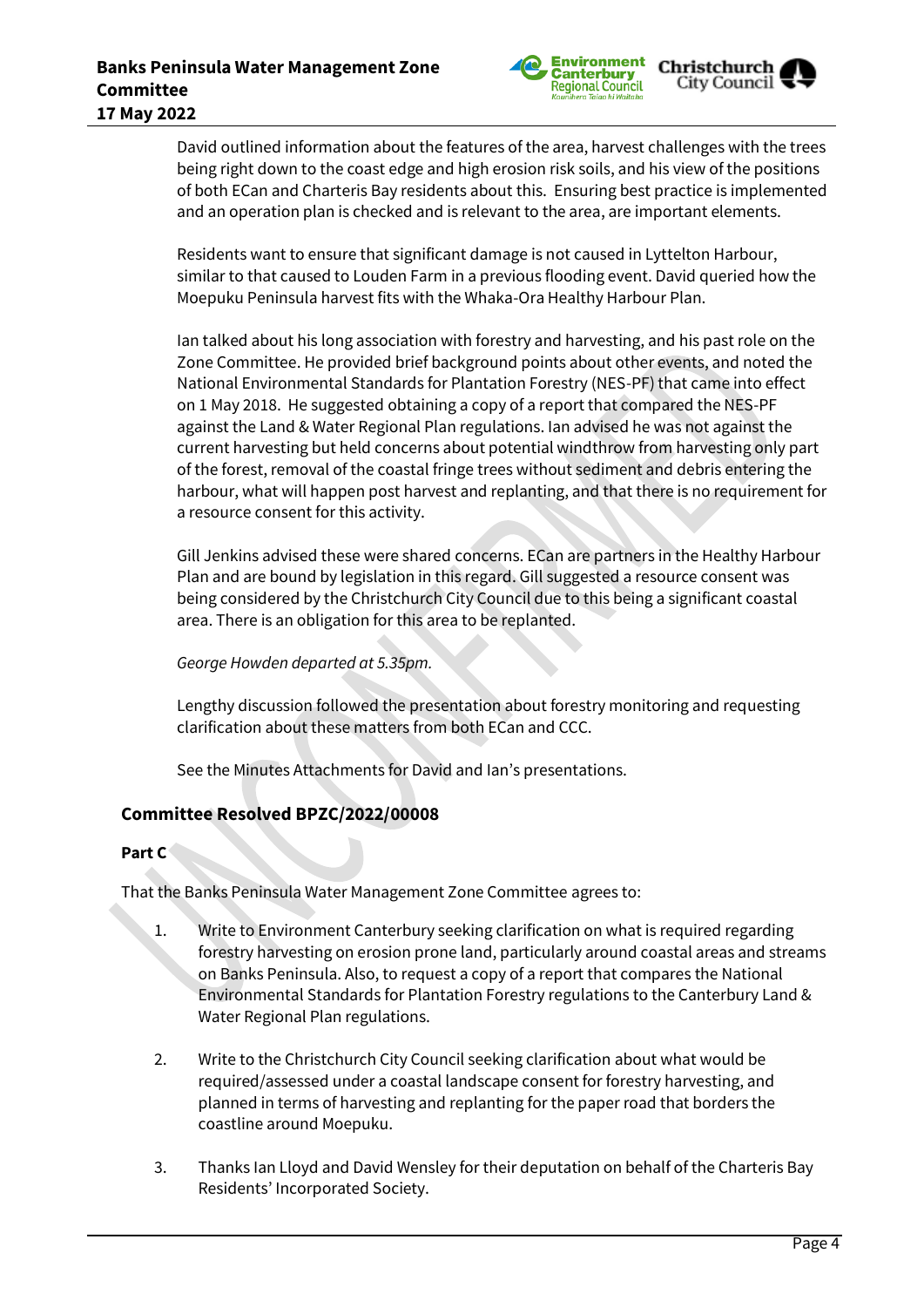



Lan Pham/Aurora Smith **Carried Attachments**

A Moepuku Peninsula Harvest - David Wensley and Ian Lloyd **[⇨](../../../RedirectToInvalidFileName.aspx?FileName=BPZC_20220517_MAT_7567.PDF#PAGE=28)</u>** 

*Councillor Lan Pham departed at 6pm.*

## **7. Identification of Urgent Items**

Nil.

**8. Identification of General Public Contributions**

Nil.

**4. Confirmation of Previous Minutes**

## **Committee Resolved BPZC/2022/00009**

That the minutes of the Banks Peninsula Water Management Zone Committee meeting held on Tuesday, 15 March 2022 be confirmed with a minor amendment at page 10.

Gina Waibl/Ben Manson **Carried**

## **5. Matters Arising from the Minutes**

Will Todhunter advised he would be meeting with landowners and discussing covenants that might tie into the next financial year's Canterbury Water Management Strategy Action Plan funding.

## **10. Facilitator's Update**

Members noted information in Shelley Washington's report. This related to the:

- Canterbury Water Management Strategy Refresh process for appointment of new Zone Committee members.
- Project Lyttelton De-plastic event, on 2 July at the Lyttelton Community Centre to be discussed further by the Committee at its next meeting.
- Stream Care Leaflets discussion that the leaflets should be placed onto the Zone Committee page on ECan's website and sent out with a Rates Notice.

The meeting noted that World Fish Migration Day is on Saturday 21 May and information about this would be on display at Tūranga Library, Christchurch Central.

## **Committee Resolved BPZC/2022/00010**

That the Banks Peninsula Water Management Zone Committee:

1. Receive the information in the Facilitator's Update report.